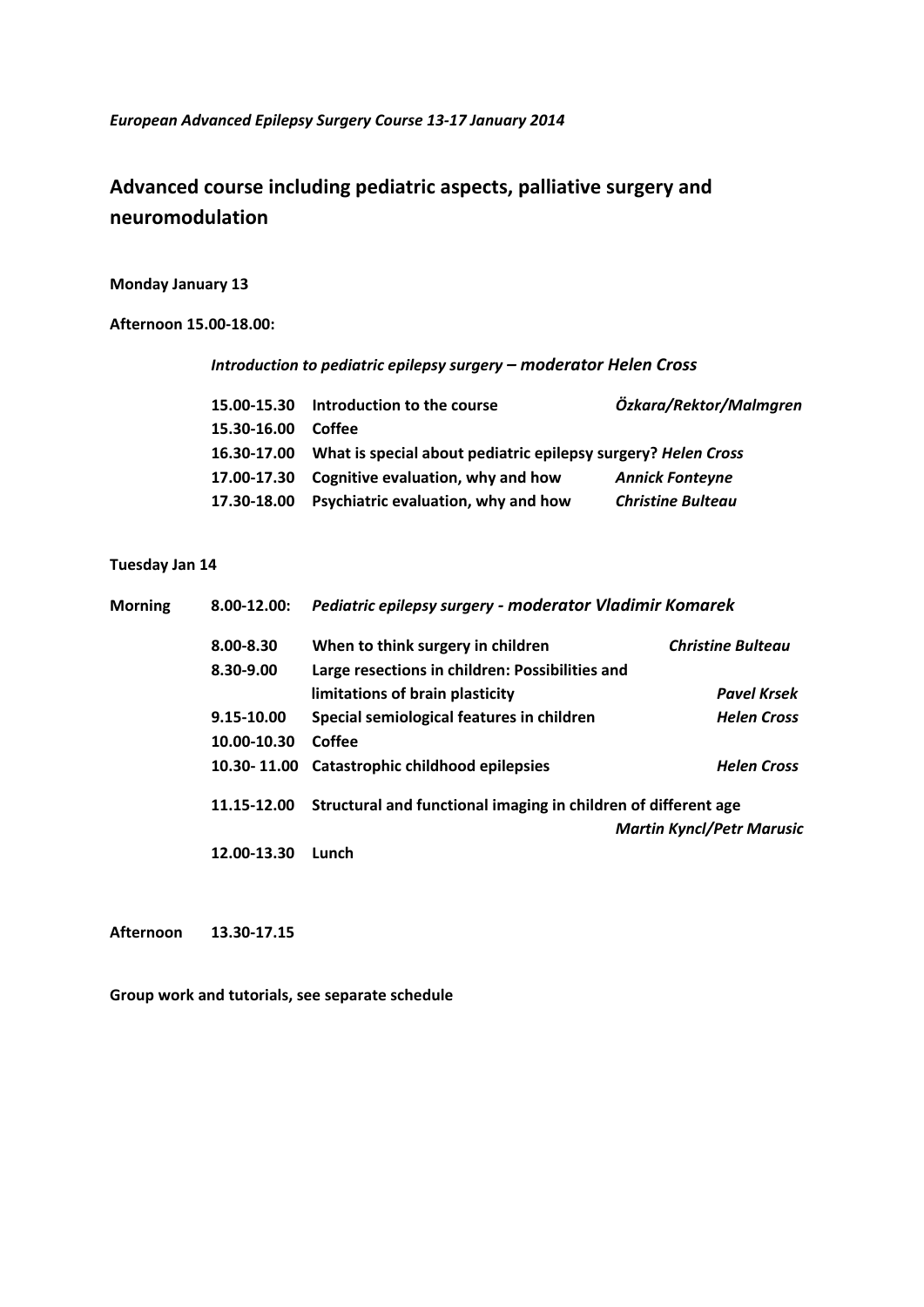## **Wednesday Jan 15**

| Morning 8.00-12.00: |               | Pediatric epilepsy surgery moderator Robert Kuba                       |                                 |
|---------------------|---------------|------------------------------------------------------------------------|---------------------------------|
|                     | 8.00-8.45     | Neurodevelopmental tumours, FCD and TSC Pavel Krsek                    |                                 |
|                     | $9.00 - 9.45$ | Specific surgical procedures in children                               | <b>Bertil Rydenhag</b>          |
|                     | 9.45-10.15    | Coffee                                                                 |                                 |
|                     |               | 10.15-11.00 Outcomes of epilepsy surgery in children Christine Bulteau |                                 |
|                     | 11.15-12.00   | Surgical complications and expected deficits. How to counsel           | <b>Michal Tichy/Pavel Krsek</b> |
|                     | 12.00-13.30   | Lunch                                                                  |                                 |
| <b>Afternoon</b>    | 13.30-17.15   |                                                                        |                                 |
|                     |               | Group work and tutorials, see separate schedule                        |                                 |

#### **Thursday Jan 16**

**Morning 8.00‐12.00:** *Palliative surgery and neuromodulation – moderator Milan Brazdil* 

|                  | 8.00-8.30   | Non-resective procedures, when and for which patients? M Brazdil |                   |
|------------------|-------------|------------------------------------------------------------------|-------------------|
|                  | 8.30-9.15   | Callosotomy: indications, procedures, adverse effects.           | <b>B</b> Rydenhag |
|                  | 9.30-10.00  | Other surgical palliative procedures                             | <b>B</b> Rydenhag |
|                  | 10.00-10.30 | Coffee                                                           |                   |
|                  | 10.30-11.15 | <b>Vagal nerve stimulation</b>                                   | Robert Kuba       |
|                  |             | 11.30 -12.00 Deep brain stimulation                              | Ivan Rektor       |
|                  | 12.00-13.00 | Lunch                                                            |                   |
| <b>Afternoon</b> |             | $13.00 - 15.00$ Brno city tour                                   |                   |
|                  |             | 15.15 - 16.30 Group work and tutorials, see separate schedule    |                   |